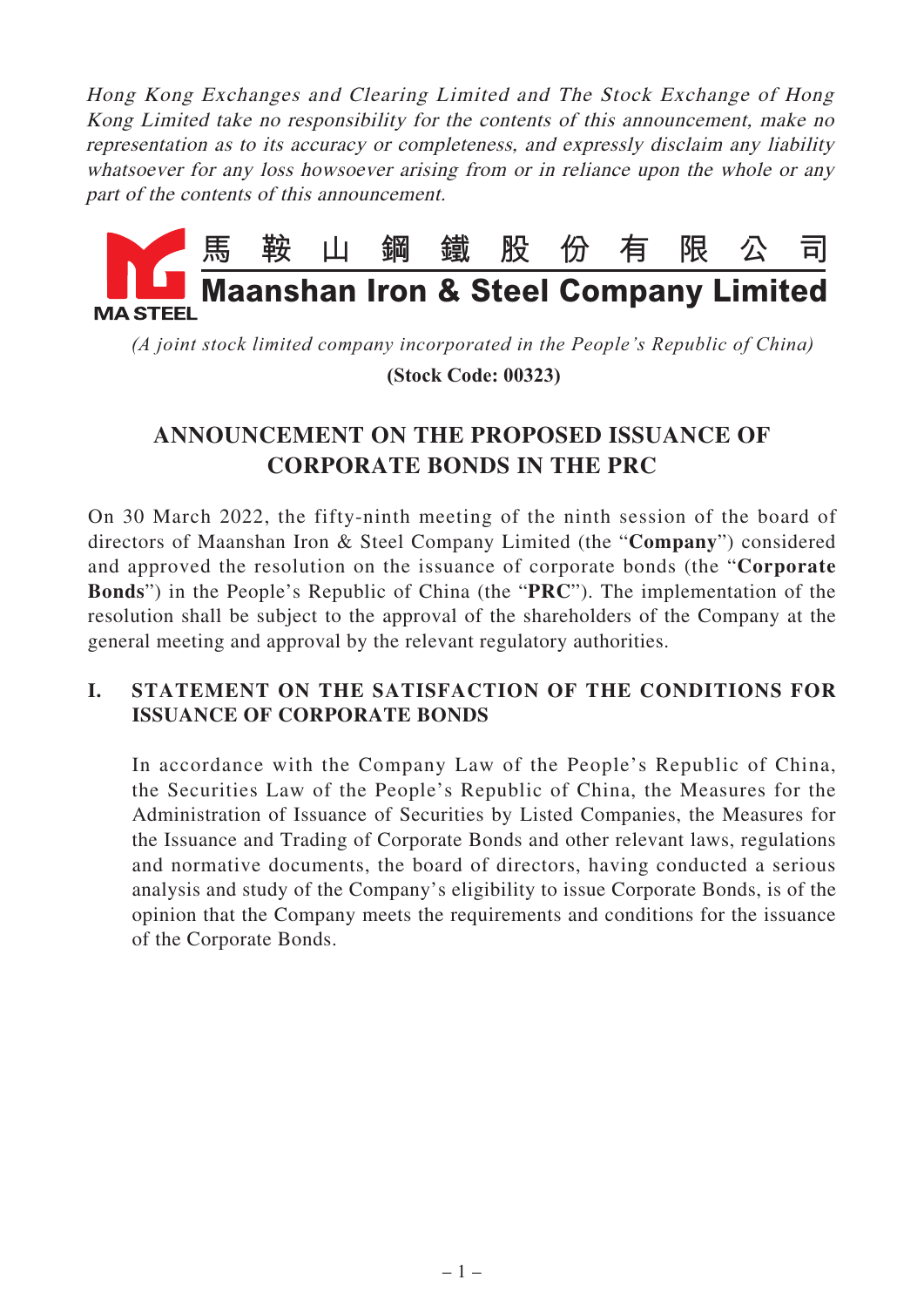#### **II. OVERVIEW OF THE ISSUANCE**

#### **(I) Size of issuance**

The size of issuance of the Corporate Bonds shall not exceed RMB10 billion (inclusive of RMB10 billion, and the final size shall be subject to the approval of the regulatory authorities). The specific issuance scale shall be proposed at the general meeting to authorise the board of directors or its authorised person(s) to determine within the above-mentioned scope according to the relevant requirements of national laws, regulations and the securities regulatory authorities, as well as the actual needs of the Company and the market conditions at the time of issuance.

#### **(II) Par value and issue price**

The par value of the Corporate Bonds is RMB100, issuing at par value.

# **(III) Maturity**

The term of maturity of the issuance of the Corporate Bonds shall not exceed 3 years (inclusive) and can be either single-term or multiple terms. The specific term structure of maturity and the issuance size of each type of the issuance of the Corporate Bonds shall be proposed at the general meeting to authorise the board of directors or its authorised person(s) to determine according to the actual needs of the Company and the market conditions at the time of issuance, and will be disclosed in the prospectus in relation to the offering of the Corporate Bonds.

#### **(IV) Coupon rate and repayment of principal and interest**

The Corporate Bonds are fixed-rate bonds. The interest is calculated per annum using simple interest method and no additional interest will be accrued overdue. The coupon rate of the Corporate Bonds will be determined by book-building according to market conditions, and shall be proposed at the general meeting to authorise the board of directors or its authorised person(s), together with the lead underwriter, to determine in accordance with relevant national regulations and the results of book-building.

The interests of the Corporate Bonds are paid in installments annually and the final phase will be paid with the principal, which is due at maturity.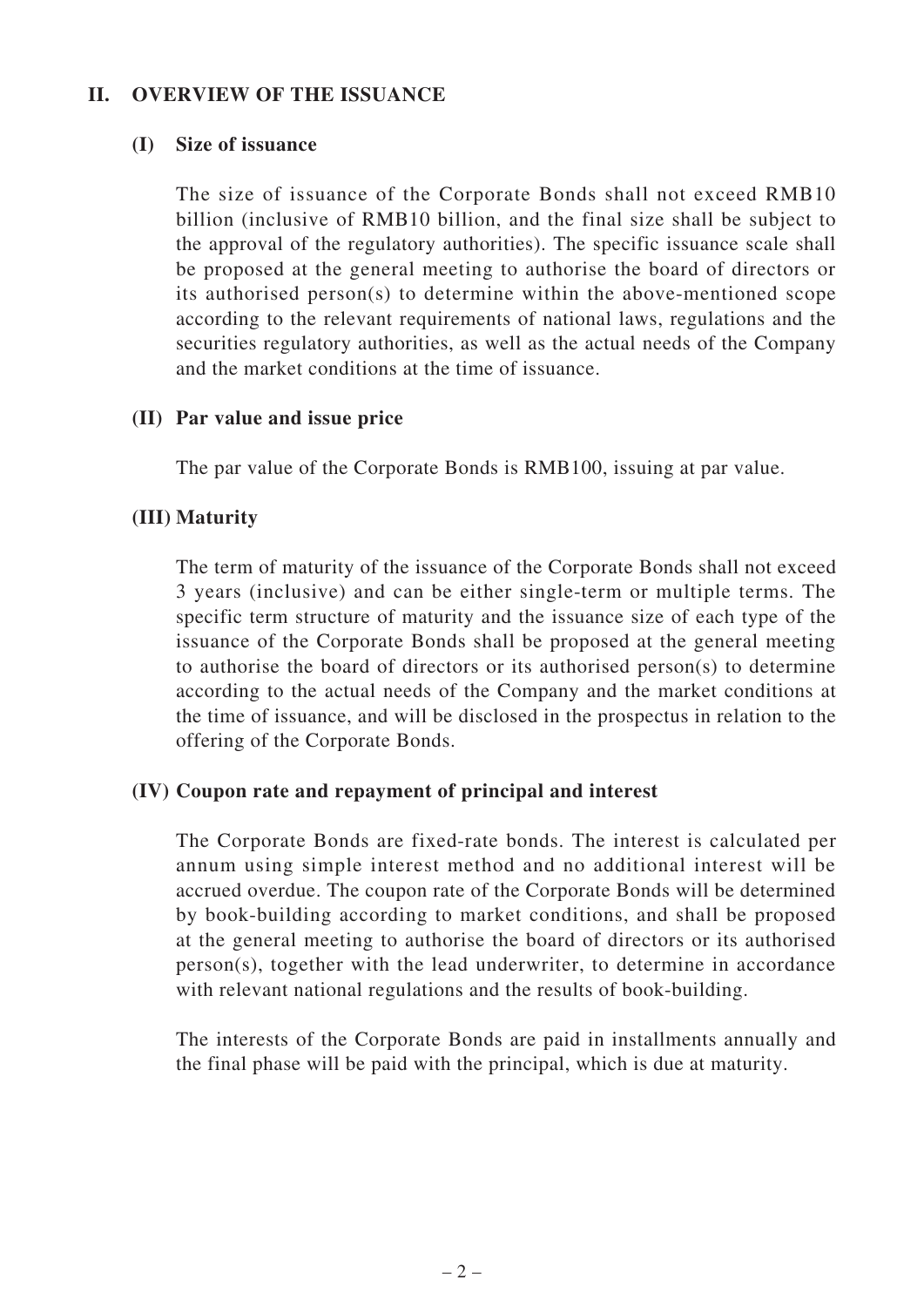### **(V) Issue methods**

After registered with the China Securities Regulatory Commission (the "**CSRC**"), the Corporate Bonds will be publicly issued in PRC by tranches.

# **(VI) Target of issuance and arrangement of placement to shareholders of the Company**

The target subscribers of these Corporate Bonds are professional investors who meet the criteria under the Securities Law of the People's Republic of China (《中華人民共和國證券法》) (Revised in 2019), Administrative Measures for the Issuance and Trading of Corporate Bonds (《公司債券 發行與交易管理辦法》), Administrative Measures for the Eligibility of the Investors of Securities and Futures (《證券期貨投資者適當性管理辦 法》) and the Administrative Measures of the Shanghai Stock Exchange for Suitability of Investors in the Bond Market (《上海證券交易所債券市場 投資者適當性管理辦法》) to participate in bond subscription and transfer (except those prohibited by national laws and regulations from purchase).

These Corporate Bonds will not be preferentially allocated to the shareholders of the Company for placement.

# **(VII) Use of proceeds**

After deducting the issuance costs, the funds raised through this issuance of Corporate Bonds will be used for repaying interest-bearing debts and replenishing working capital. The specific use shall be proposed at the general meeting to authorise the board of directors or its authorised person(s) to determine within the aforementioned scope based on the Company's financial position and capital needs.

#### **(VIII) Guarantees**

This application for public issuance of the Corporate Bonds is unsecured.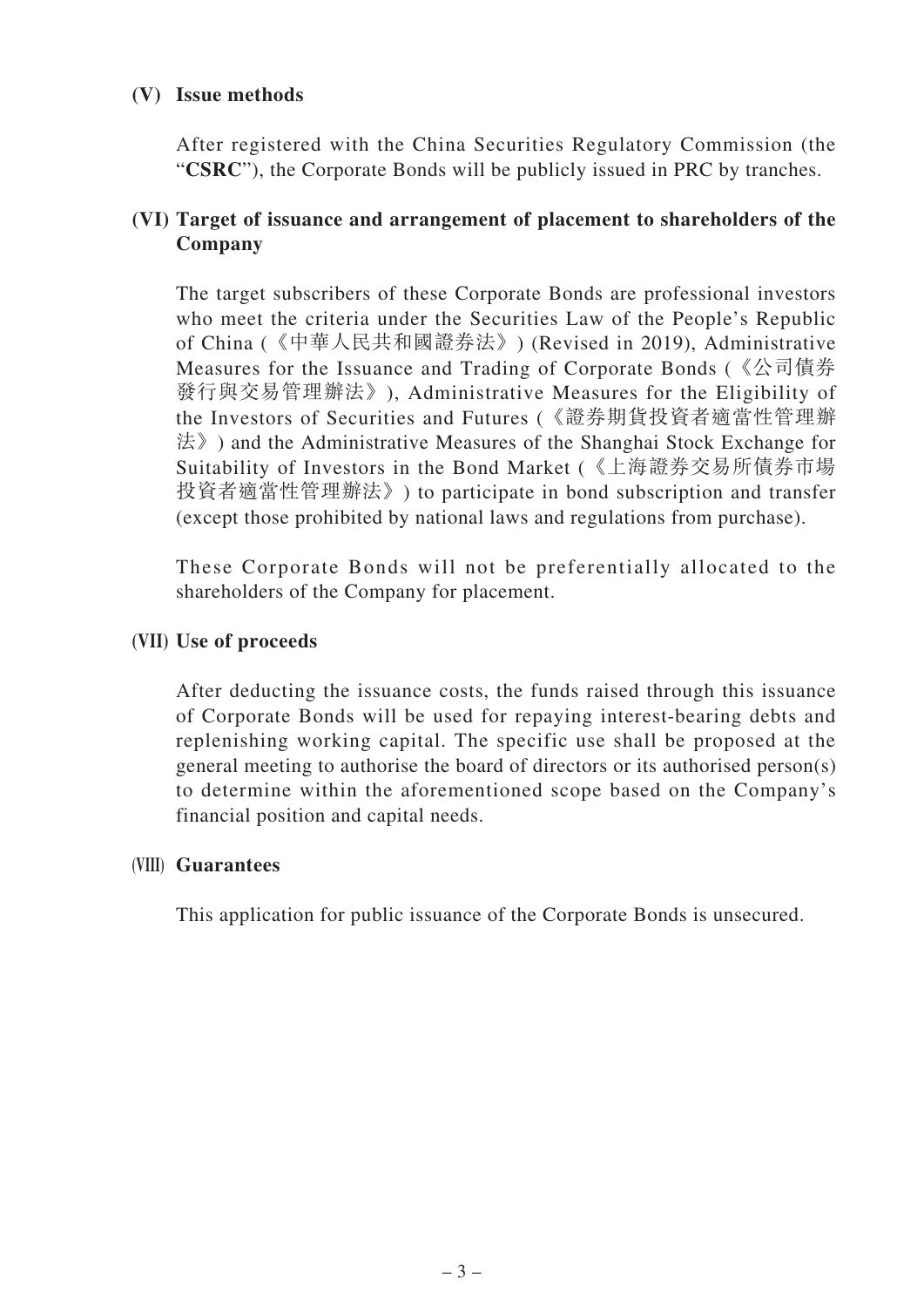#### **(IX) Credit standing of the Company and measures to guarantee repayment**

The Company has good credit and will entrust a duly qualified credit rating organization with credit rating on the Company for the public issuance of the Corporate Bonds. In the circumstances of any expected failure to pay any amount of the principal or interest of the Corporate Bonds as scheduled or any failure to pay any amount of the principal or interest of the Corporate Bonds as scheduled when they fall due after the issuance of the Corporate Bonds, the Company will at least take the following measures, and propose the general meeting to authorise the board of directors or its authorised person(s) to proceed with all the matters in relation to the following measures:

- 1. suspension of profit distribution to the shareholders;
- 2. suspension of capital expenditure projects such as substantial external investments and acquisitions and mergers;
- 3. reduction or suspension of the payment of the fees and bonus of the directors and the senior management.

#### **(X) Way of underwriting**

It is proposed that the principal underwriters will underwrite the bonds by way of standby commitment.

#### **(XI) Listing arrangements of the Bonds**

Upon completion of the proposed issuance of the Corporate Bonds and satisfaction of the listing conditions, the Company will promptly submit an application to Shanghai Stock Exchange for the listing and public trading of the Corporate Bonds. It shall be proposed at the general meeting to authorise the board of directors or its authorised person(s) to handle the listing and trading of Corporate Bonds in accordance with the relevant regulations of the stock exchange.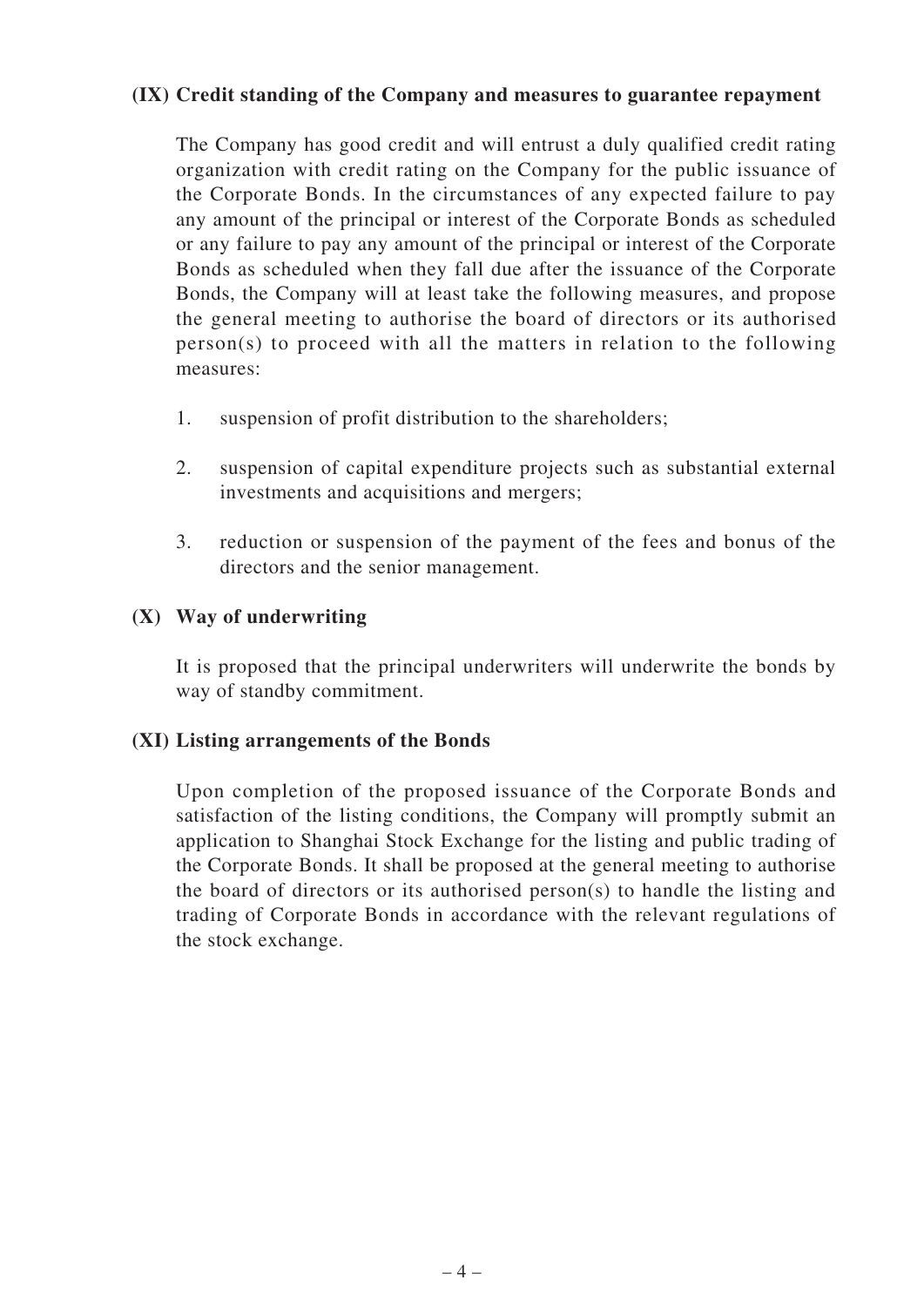#### **(XII) Validity of the resolution**

The validity period of the Company's proposal for issuing the Corporate Bonds shall be valid for 36 months from the date of approval of the issuance proposal considered at the general meeting of the Company.

During the aforementioned validity period, if the Company submits the registration of the issuance of the Corporate Bonds to the CSRC, the validity period of this resolution of the general meeting for the issuance of Corporate Bonds shall be valid from the date of consideration and approval by the general meeting to the date of expiry of the consent of the CSRC for the registration of this issue. During the aforementioned validity period, the general meeting of the Company may convene a separate shareholders' general meeting in relation to the issuance of the Corporate Bonds to decide whether to terminate or extend the validity period of this resolution.

#### **(XIII) Authorisation**

In order to ensure the legal and efficient completion of the public issuance of Corporate Bonds, in accordance with the relevant laws and regulations such as the Securities Law of the People's Republic of China and Administrative Measures on the Issuance and Transaction of Corporate Bonds, as well as the relevant provisions of the Articles of Association, the general meeting is proposed to authorise the board of directors or its authorised person(s) to handle matters related to the issuance of bonds at their sole discretion, including but not limited to:

1. within the scope permitted by laws and regulations, with reference to the specific conditions of the market and the Company, formulate the specific proposal for the public issuance of bonds, and amend and adjust the specific issuance terms in relation to the issuance of bonds, including but not limited to the specific size of issuance, maturity, coupon rate and its determination methods, timing of issuance, whether to issue by tranches and the number of tranches and their respective size to be issued, whether to provide embedded options such as repurchase, coupon rate adjustment and redemption, whether to provide guarantee arrangements and guarantee methods, term and methods of repaying principal and interest, methods of transfer, determination of the specific use and amount percentage of the raised funds, and arrangements to secure repayment (including the safeguard measures for repayment under the issuance proposal) etc. and all matters relating to the issuance of the Corporate Bonds;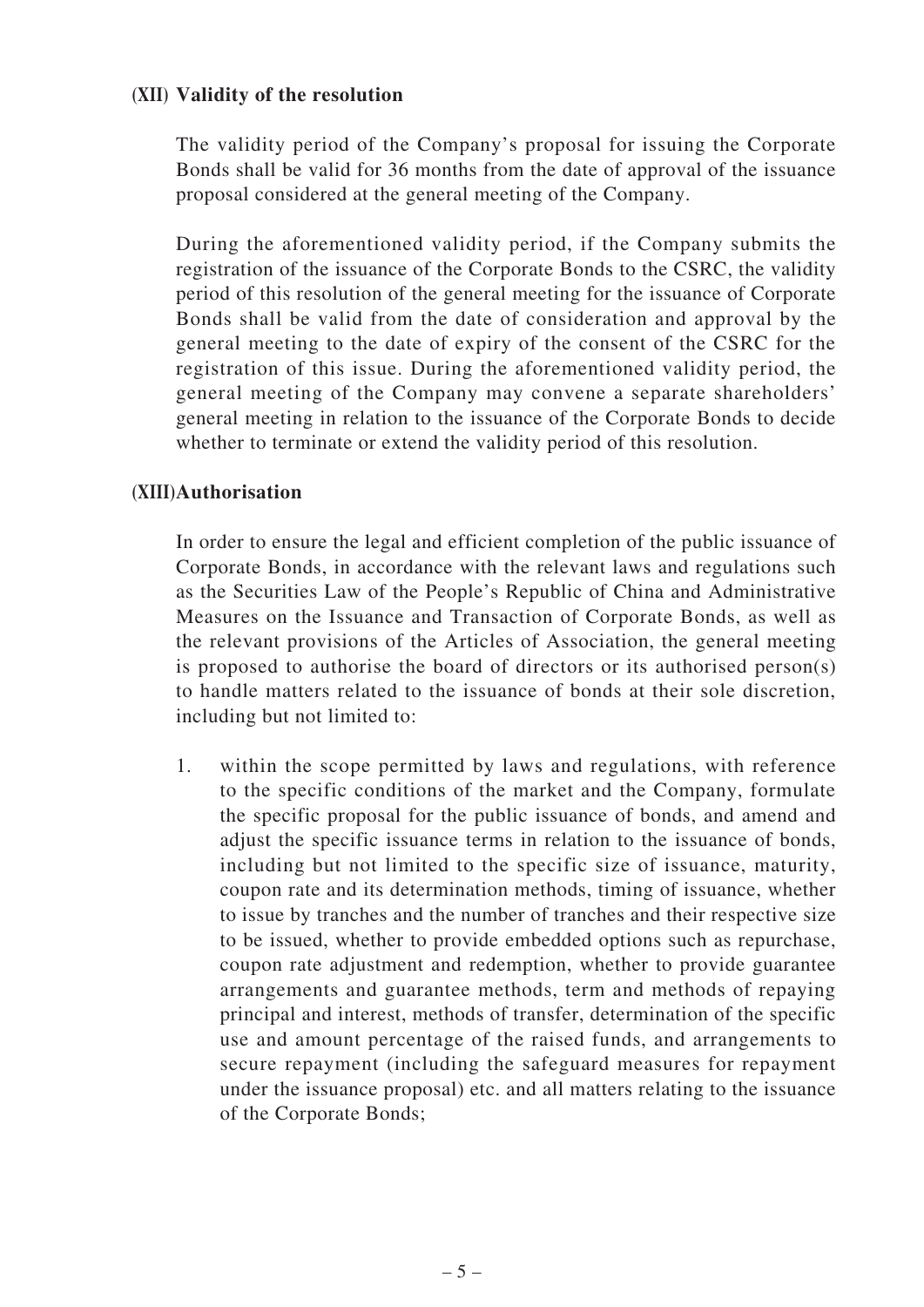- 2. determine and engage intermediaries to deal with the issuance of the Corporate Bonds;
- 3. select trustee(s) for the bonds, sign the trust and administration agreement(s) for the bonds and formulate rules for meetings of the bondholders;
- 4. sign contracts, agreements and documents relating to the issuance of the Corporate Bonds;
- 5. undertake filings and transfer matters in relation to the issuance of the Corporate Bonds, including but not limited to the authorisation, signing, execution, amendment and completion of all documents, deeds/agreements, contracts (including but not limited to prospectus, underwriting agreements, trust and administration agreement(s) for the bonds, listing agreements, all types of announcements and other legal documents, etc.) necessary for the issuance of the Corporate Bonds and the respective transfer, and making appropriate information disclosure pursuant to the provisions of laws and regulations and other regulatory documents;
- 6. in the event of changes in regulatory authorities' policies or market conditions for the issuance of the Corporate Bonds, except where the matters concerned would require re-voting at the shareholders' general meeting pursuant to the relevant laws, regulations and the articles of association of the Company, authorise the board of directors or its authorised person(s) to make corresponding adjustments to matters relating to the specific issuance proposal of the issuance of the Corporate Bonds based on the new policies and opinions of the regulatory authorities or new market conditions;
- 7. in the event of substantial changes in market environment or regulatory policies, authorise the board of directors or its authorised person(s) to determine whether to continue with the work in respect of the issuance of the Corporate Bonds in accordance with the prevailing circumstances;
- 8. the authorisation is effective from the date of passing the relevant resolutions at the shareholders' general meeting to the date of completion of the aforesaid matters for which authorisation is required.